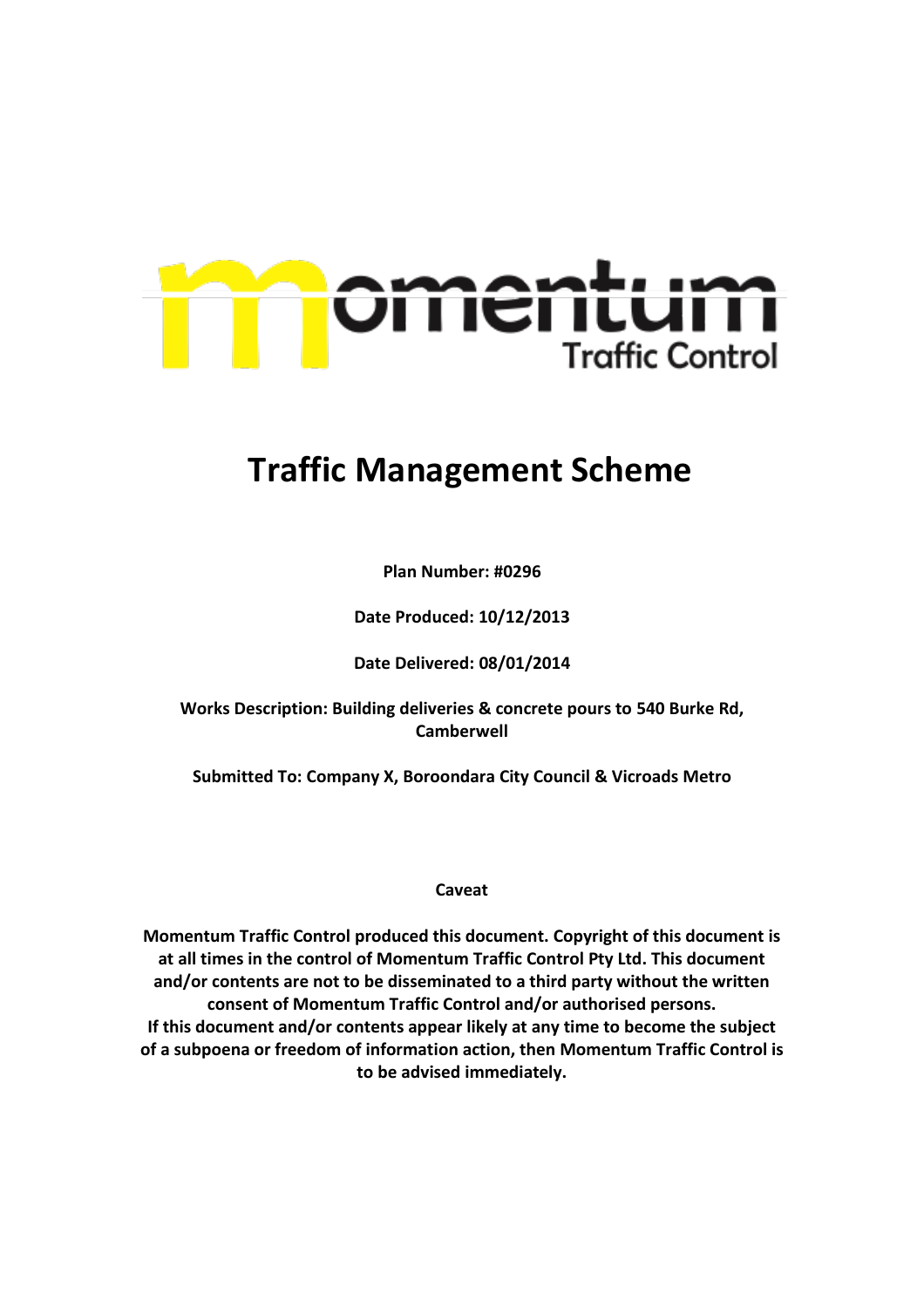## omentum **Traffic Control**

## **Table of Contents**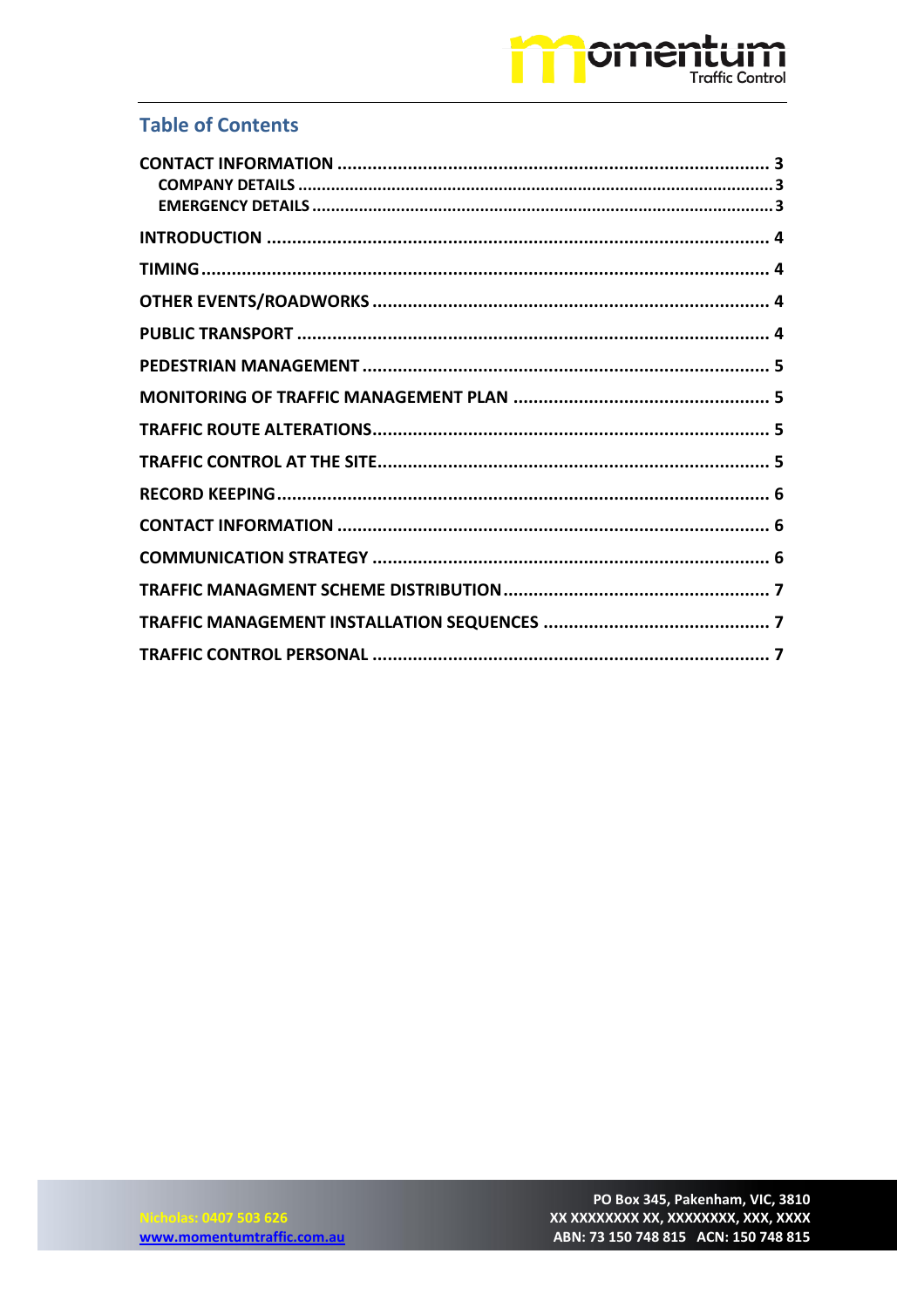

### <span id="page-2-0"></span>**CONTACT INFORMATION**

#### <span id="page-2-1"></span>**COMPANY DETAILS**

Company Address XX XXXXXXXX XX, XXXXXXXX, XXX, XXXX

Postal Address PO Box 345, Pakenham VIC 3810

Website [www.momentumtraffic.com.au](http://www.momentumtraffic.com.au/)

Company Directors Nicholas Cashin……………………………………………………………………………………..XXXX XXX XXX [nicholas.cashin@momentumtraffic.com.au](mailto:nicholas.cashin@momentumtraffic.com.au)

| <b>Company Secretary</b> |  |
|--------------------------|--|
|                          |  |

#### <span id="page-2-2"></span>**EMERGENCY DETAILS**

Unless otherwise site inducted, the following numbers take precedence.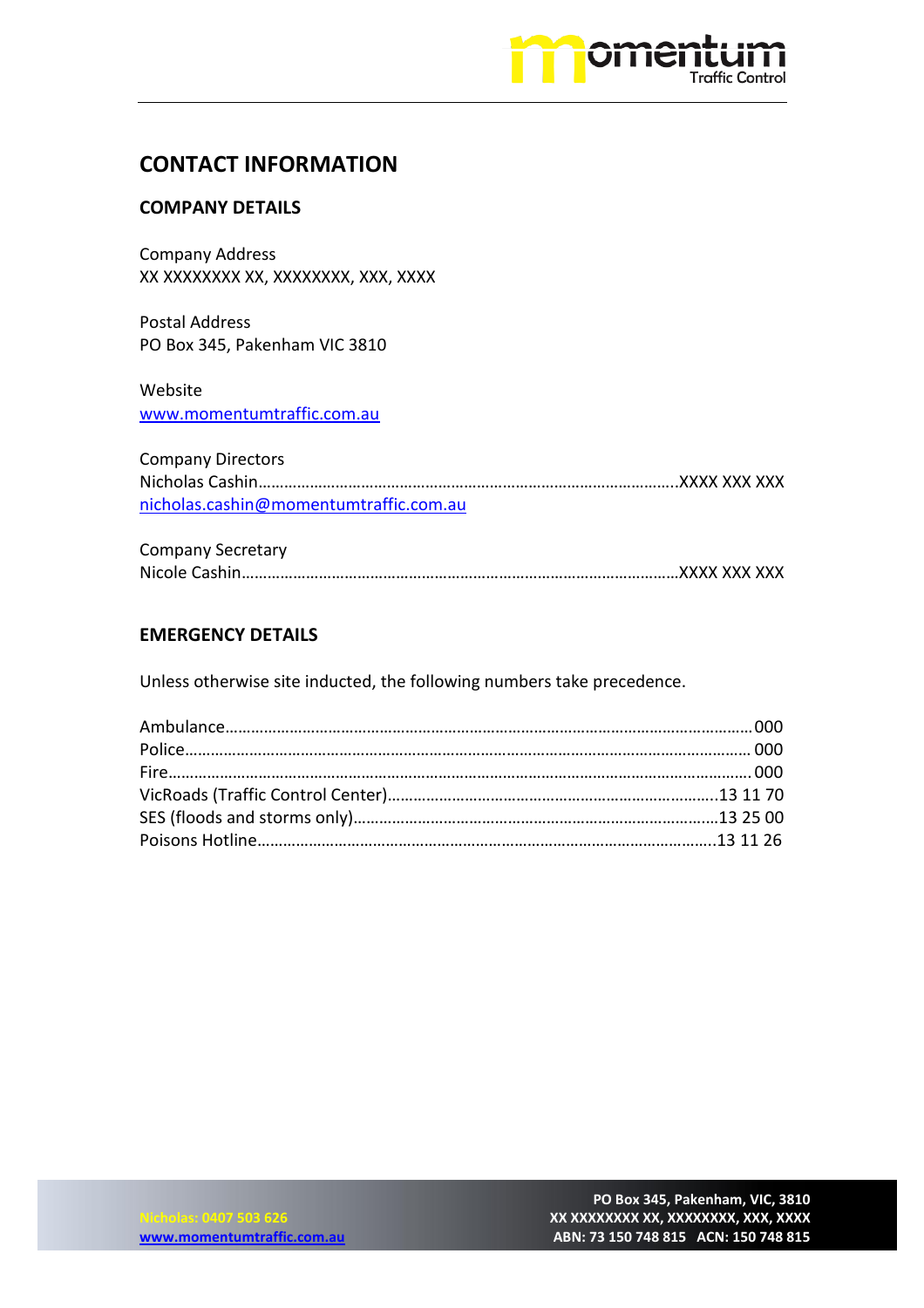

#### <span id="page-3-0"></span>**INTRODUCTION**

Traffic Management Scheme Objective:

The aim of this plan is to fully set out the traffic control procedures that have to be taken to allow these works to proceed safely and effectively.

The amended traffic conditions outlined in this plan will be necessitated by the need to provide adequate room so that deliveries and concrete pours can be carried out safely and ensure safety is present at all times.

This document outlines the traffic management measures such as timing, communication and controls at the site to allow the works to proceed safety and efficiently.

This Scheme Attempts to Ensure That:

Sufficient traffic control devices are utilised to warn and guide road users safely around or the work zone and restrict access to qualified/trained personnel only.

#### <span id="page-3-1"></span>**TIMING**

Works shall take place on selected days falling within the dates of 08/01/14 to the 07/05/14 from 09:30am to 15:30pm & Sat & Sun 07:00am to 17:00pm. Note the MOA application is for a period of 4 months.

#### <span id="page-3-2"></span>**OTHER EVENTS/ROADWORKS**

This plan recognizes at the time of its creation there are/were no works within the immediate area that would impact on the implementation of the plan. It is requested council and or Vicroads please advised the writer of any other events that may potentially intruded on these proposed works.

#### <span id="page-3-3"></span>**PUBLIC TRANSPORT**

<span id="page-3-4"></span>Tram route 72 runs along Burke Rd, Camberwell Northbound & Southbound. However the deliveries and pours will be taking place from the parking bay in Seymour Grv. Tram route 72 has a passenger ingress/egress point (tram stop 59) near where signage is to be place. Traffic controllers will insure no signage is placed within 20m from a tram ingress/egress point.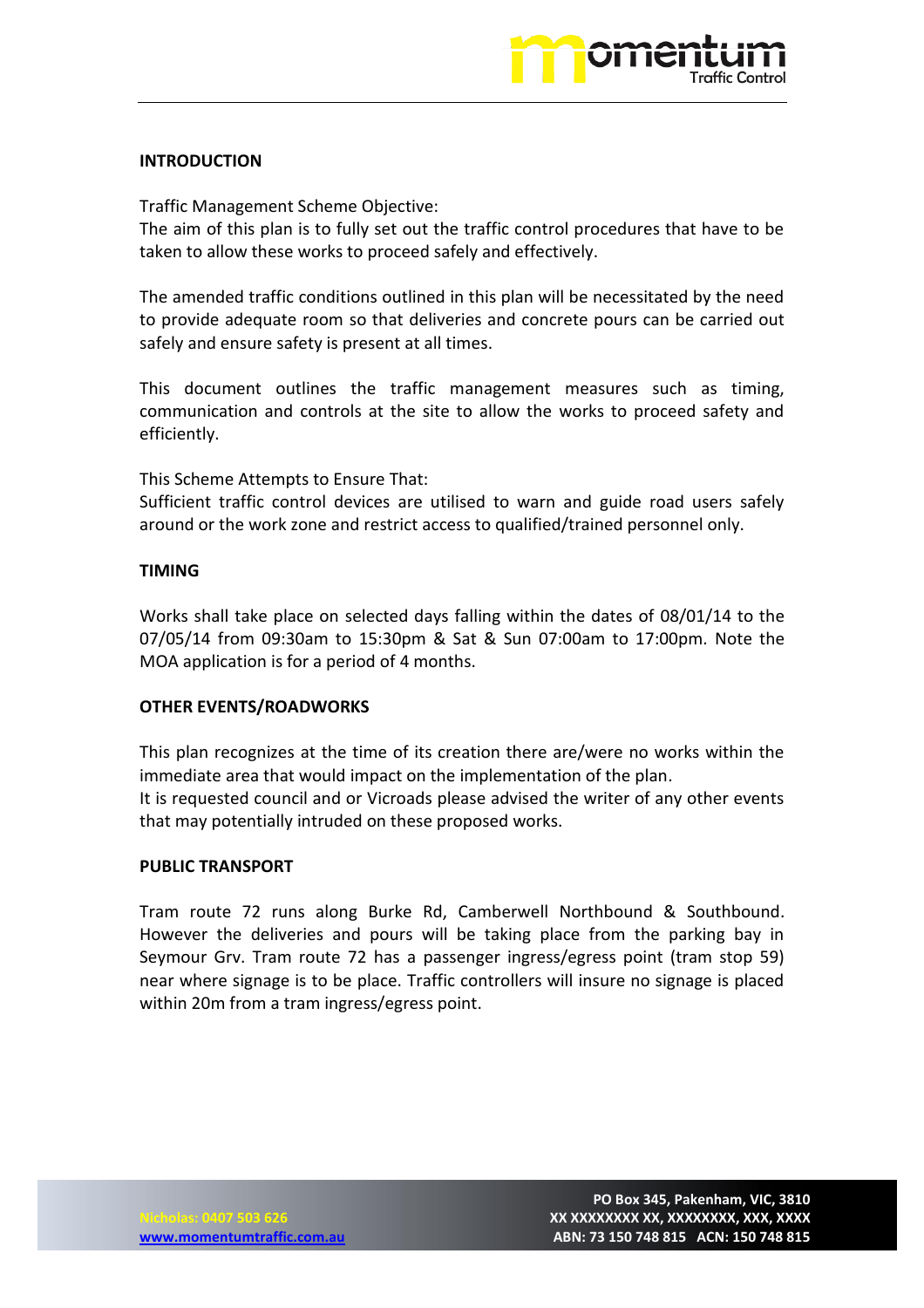

#### **PEDESTRIAN MANAGEMENT**

Traffic controllers will monitor pedestrian movements and stop pedestrians when a delivery requires them to do so. This is to ensure members of the public will not be harmed whilst passing the work site.

#### <span id="page-4-0"></span>**MONITORING OF TRAFFIC MANAGEMENT PLAN**

The Traffic Management Plan will be monitored over the works date approved by Vicroads to identify any components requiring change. The monitoring process will comprise the following activities:

If minor adjustments are needed to be made to the traffic management plan then these changes will need to be made by a traffic controller who holds RIIOHS302A. Vicroads shall be notified of these changes through Vicroads traffic Control Center (TMC).

#### <span id="page-4-1"></span>**TRAFFIC ROUTE ALTERATIONS**

A detour route will not be required as the fast lane heading eastbound will still be open.

#### <span id="page-4-2"></span>**TRAFFIC CONTROL AT THE SITE**

The signage layout provided (TMP #0296) shows a general treatment for the proposed traffic management items. All traffic management works are carried out as per Australian Standards 1742.3-2009 and Vicroads Worksite Traffic Management Code of Practice. Traffic Controllers will be stationed on the work site at all times during the period that works are undertaken. Traffic Controllers will be active throughout the worksite, monitoring and maintaining conditions as per this plan.

Momentum Traffic Control will have a site supervisor on site responsible for the monitoring of onsite traffic management conditions, as well as communications with effected parties and Vicroads Traffic Control Center.

Signs and devices that are erected – will be as per attached Traffic Management Scheme.

Signs and devices will be regularly checked for effectiveness and maintained in satisfactory and safe conditions.

All signage and devices will be removed from the work site at the completion of day's works.

Momentum Traffic Control reserves the right to make on-site amendments or alterations to the Traffic Management Scheme during the actual works.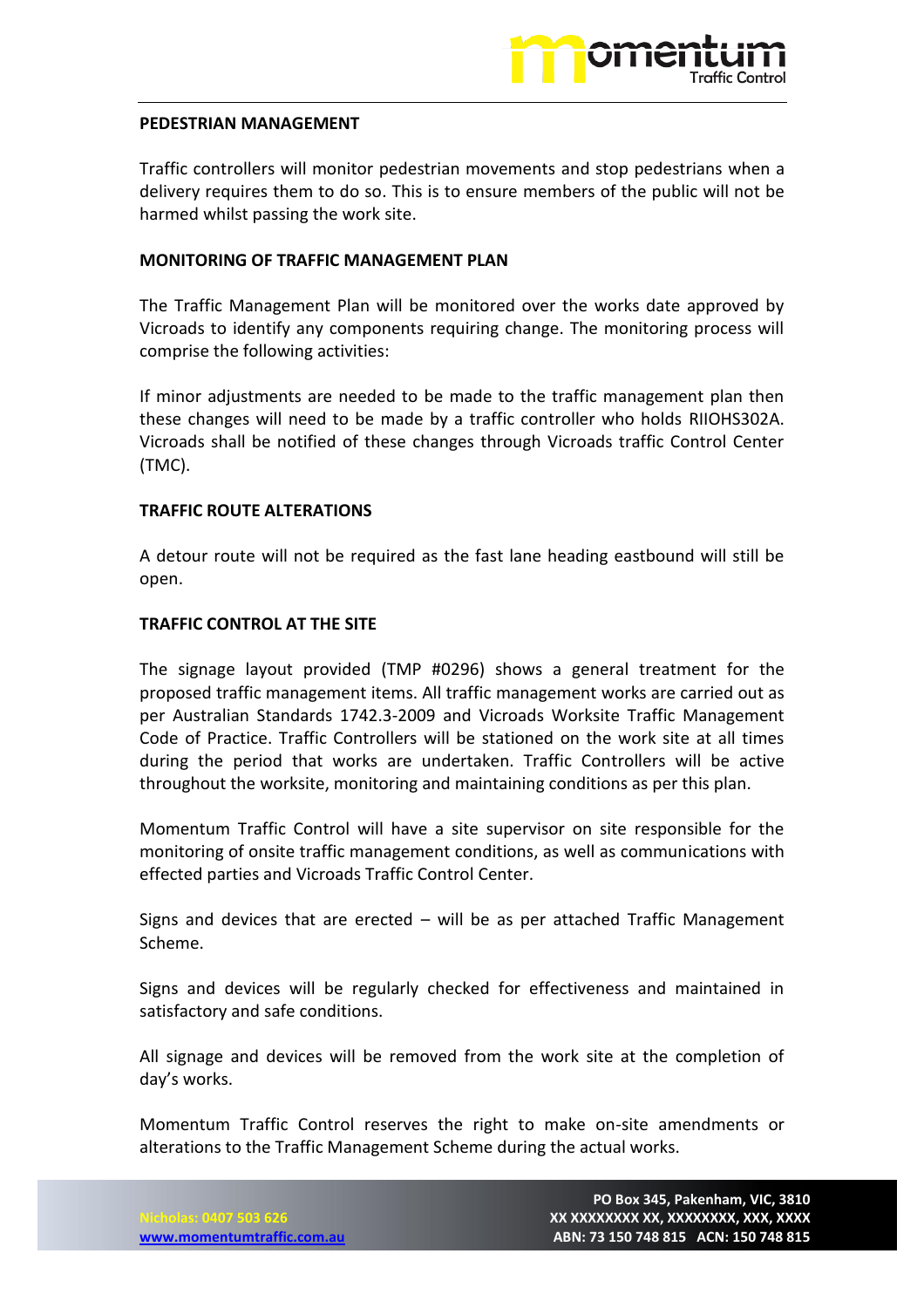

All minor amendments will be recorded and noted back to the original Traffic Management Scheme. All major amendments will be reported to Vicroads Traffic Control Center at the time of the amendments.

#### <span id="page-5-0"></span>**RECORD KEEPING**

The site supervisor or Team Leader will keep adequate records in accordance with the following:

A JSEA is to be filled out and signed onto by all workers who are working within the traffic management set up; this form is a checklist that covers documents such as TMP's, permits & MOA's.

A site inspection checklist is to be filled out and signed onto by all workers who are working within the traffic management set up, this for aims to identify potential hazards and inform all workers on site

Daily records of the sign arrangement or Traffic Management Plan or AS 1742.3-2009 which generally applies to the layout of signs and devises erected on the road, the hours of operation and the surface condition of the road.

#### <span id="page-5-1"></span>**CONTACT INFORMATION**

Company X: XXXXX XXXXXXXX XXXX XXX XXX

Momentum Traffic Control: Nicholas Cashin 0407 503 626

Vicroads Traffic Control Center: Duty Officer 13 11 70

#### <span id="page-5-2"></span>**COMMUNICATION STRATEGY**

This Traffic Management Scheme shall be forwarded to Vicroads Traffic Control Center prior to the works. The Vicroads Traffic Control Center will also be contacted at the commencement of this Traffic Management Scheme and after complete removal of all signs and devices.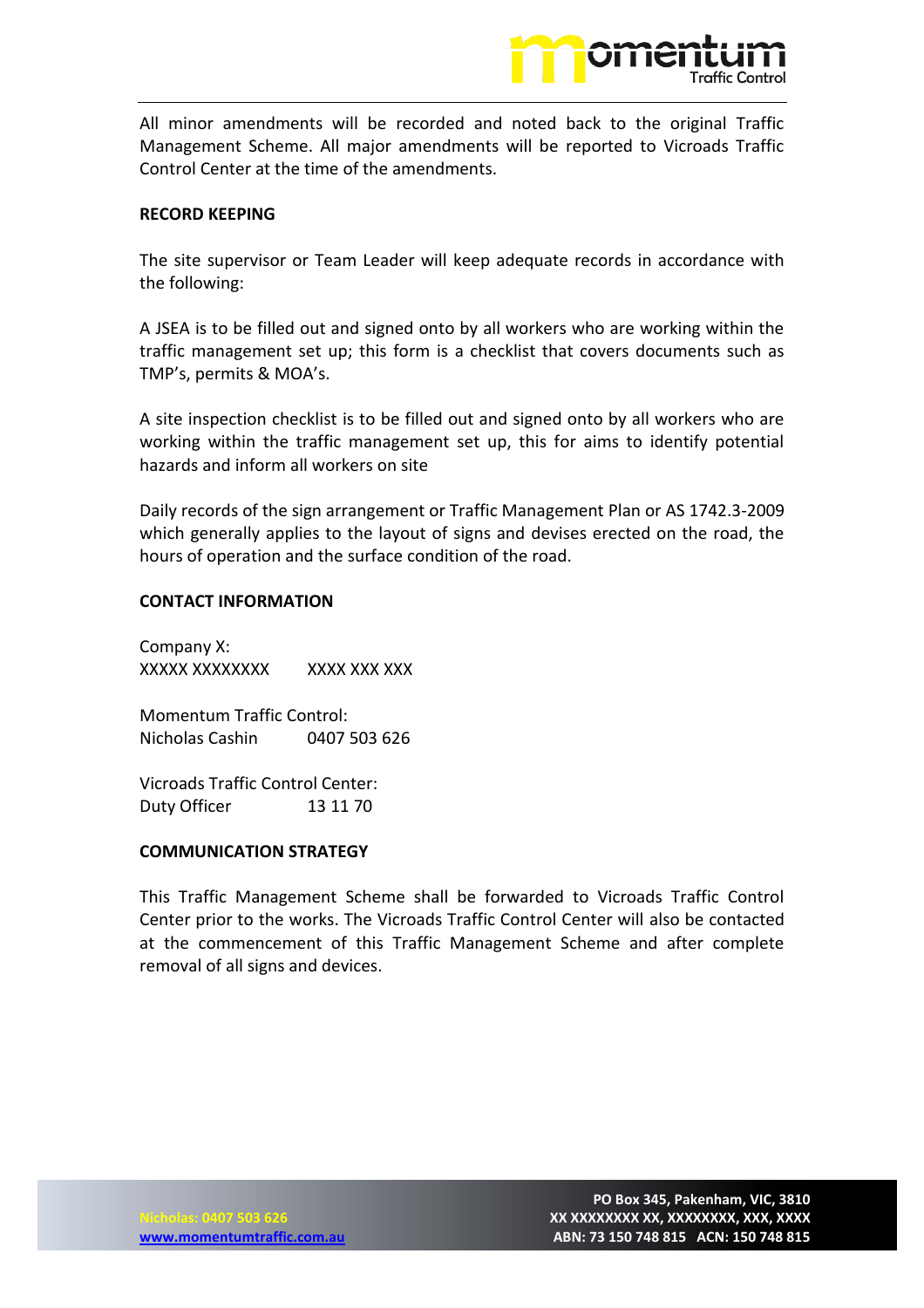

#### <span id="page-6-0"></span>**TRAFFIC MANAGMENT SCHEME DISTRIBUTION**

This Traffic Management Scheme and Traffic Management Plan are to be distributed to the following parties:

Momentum Traffic Control management office

Momentum Traffic Control on site traffic controllers

Company X

Vicroads Metro

Vicroads Traffic Control Center

#### <span id="page-6-1"></span>**TRAFFIC MANAGEMENT INSTALLATION SEQUENCES**

To ensure a safe transition onto controlled traffic conditions, the following sequence is to be followed by the Traffic Controllers on site.

Set out appropriate advanced warning signage, including covering existing speed signage as per Traffic Management Scheme.

Set out all remaining signage followed by implementation of work site.

The site supervisor and Traffic Controller in charge are to monitor signage and devices and maintain the site as per the plan.

Removal of the traffic management scheme is to be carried out the reverse order to which it was set up. The supervisor is to record the order and times which the signage and devices are removed from the work zone.

#### <span id="page-6-2"></span>**TRAFFIC CONTROL PERSONAL**

Employees of Momentum Traffic Control are trained and certified to carry out the works as per Vicroads standards of traffic management. All traffic controllers at a minimum must have attained RIIOHS205A with the supervisor holding RIIOHS302A.

Momentum Traffic Control aims to have a qualified level 2 first aider on site.

All momentum traffic controllers have attained at a minimum the Victorian construction induction card.

All works carried out are in accordance with AS 1742.3-2009 and Vicroads Code of Practice.